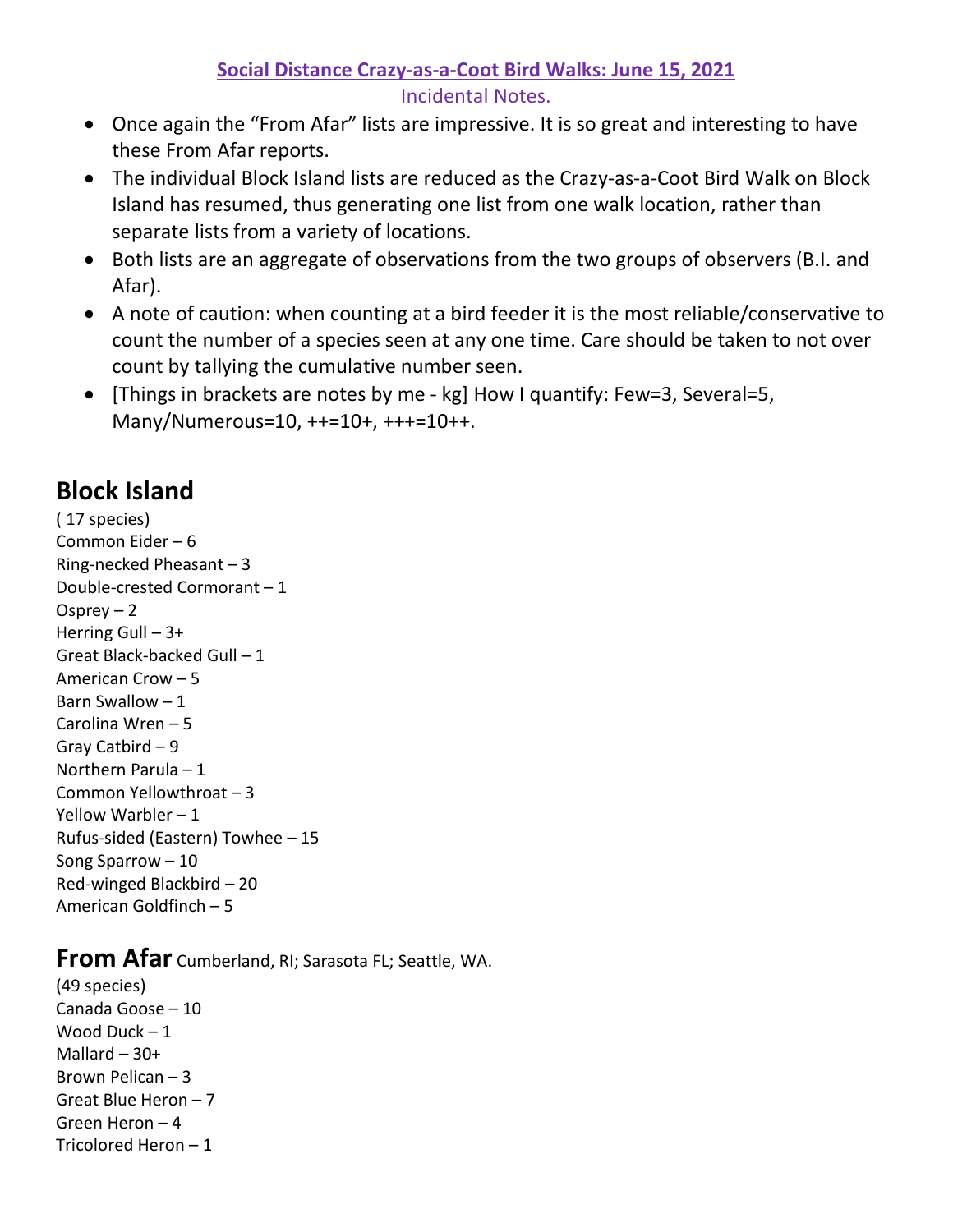Great (American) Egret – 1 Snowy Egret  $-2$ Cattle Egret  $-2$ Turkey Vulture – 1 Osprey  $-1$ Bald Eagle  $-2$ Red-shouldered Hawk – 2 Red-tailed Hawk – 1 Royal Tern – 1 Least Tern – 1 Black Skimmer – 8 Mourning Dove – 2 Eastern Screech Owl – 1 Chimney Swift – 3 Anna's Hummingbird – 2 Belted Kingfisher – 1 Red-bellied Woodpecker – 1 Downy Woodpecker – 3 Norther Flicker – 1 Blue Jay  $-3$ California Scrub Jay – 1 American Crow – 13+ Fish Crow – 2 White-breasted Nuthatch – 2 Black-capped Chickadee – 12 Bushtit –  $6$ Tufted Titmouse – 1 Carolina Wren – 2 American Robin – 9 Brown Thrasher – 1 Northern Mockingbird – 7 European Starling – 5 Cedar Waxwing – 3 Song Sparrow – 12 Northern Cardinal – 4 Red-winged Blackbird – 10 Common Grackle – 4 Brown-headed Cowbird – 1 Baltimore Oriole – 1 House Finch  $-2$ American Goldfinch – 2 House Sparrow – 11

**Crazy-as-a-Coot Bird Walkers eBird report:** Black Rock Rd. from Cooneymus Rd. to bluff, Washington, Rhode Island, US Jun 15, 2021 8:00 AM - 9:30 AM Protocol: Traveling 1.0 mile(s) Checklist Comments: Cloudy to start with showers just ending. Light sw wind. Cool to start (60Fish) but warmed near the end when the sun came out. Participants: Austin Morin, Amy Keeler, Kim Bubko, Susan Matheke, Cathy Joyce, Nigel Grindley, Socha Cohen, Judy Gray, & Kim G. 16 species: Common Eider 6, Ring-necked Pheasant 3, Herring Gull 3, Great Black-backed Gull 1, Double-crested Cormorant 1, Osprey 2, American Crow 5, Barn Swallow 1, Carolina Wren 5, Gray Catbird 8, American Goldfinch 5,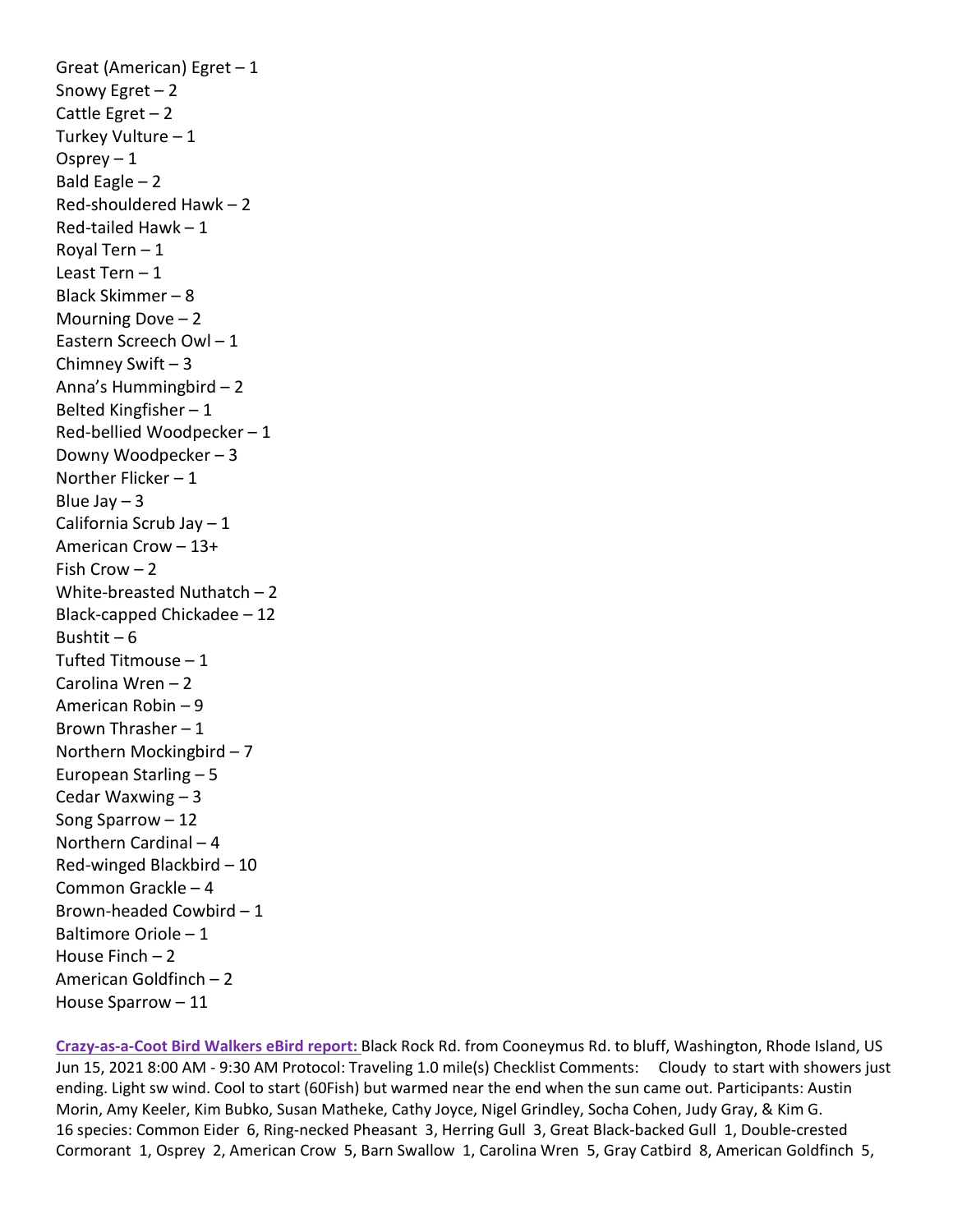Song Sparrow 10, Eastern Towhee 15, Red-winged Blackbird 20, Common Yellowthroat 3, Yellow Warbler 1

**Curt Milton** – Good afternoon! It's a beautiful day here in Seattle with temps in the low-60s but … not many birds. Two other birders I met at the Union Bay Natural Area said the same thing: slow! One person said there is a Virginia Rail to be seen there but … not today, unfortunately.

Here is my list for today; American Crow: numerous (10+), Mallards: numerous, including several groups of ducklings (photo below), Canada Goose: numerous, Great Blue Heron: 4, Black-Capped Chickadee: Numerous, Song sparrow: numerous, Wood Duck, juvenile male, Anna's Hummingbird: 2, Bald Eagle: 2, American Robin: 2, California Scrub Jay, Red-Winged Blackbird: numerous, Osprey, Bushtit: 4-8. That's it. Thanks for organizing this! Curt



**Dan Kasuba** – Hi Kim, I Just wanted to report in on my recent birdwatching. This was on 6/16, 7:30-9 am, Lido Key, Sarasota Florida: 4 green herons, 1 tricolored heron, 1 great egret and 3 GBHs, 2 snowy and 2 cattle egrets, 8 black skimmers, One royal and one least tern, 1 belted kingfisher, 1 red-bellied woodpecker, 3 brown pelicans, 1 brown thrasher, many mockingbirds, and 1 Eastern screech owl that has been roosting in a stand of palms in my yard ! Thanks and enjoy

**Susan Matheke** – Hi Kim, I just want to add the Northern Parula who landed on our railing, early morning of our bird walk. Beautiful bird. The same railing and window has seen the daily non-stop antics of a cat bird defending his territory from his reflection - the window is a mess but the cat bird is ok. Susan

**Tim Mooney** – Hi Kim – Just around the neighborhood in Cumberland, RI. The goldfinches are more noticeable this week, with a couple bright yellow males around. Also saw two red-spotted purples flutter through the yard. The butterfly milkweed that I planted last year came back and is starting to bloom. I can see that blazing orange from my work table and it makes me happy. Best, Tim